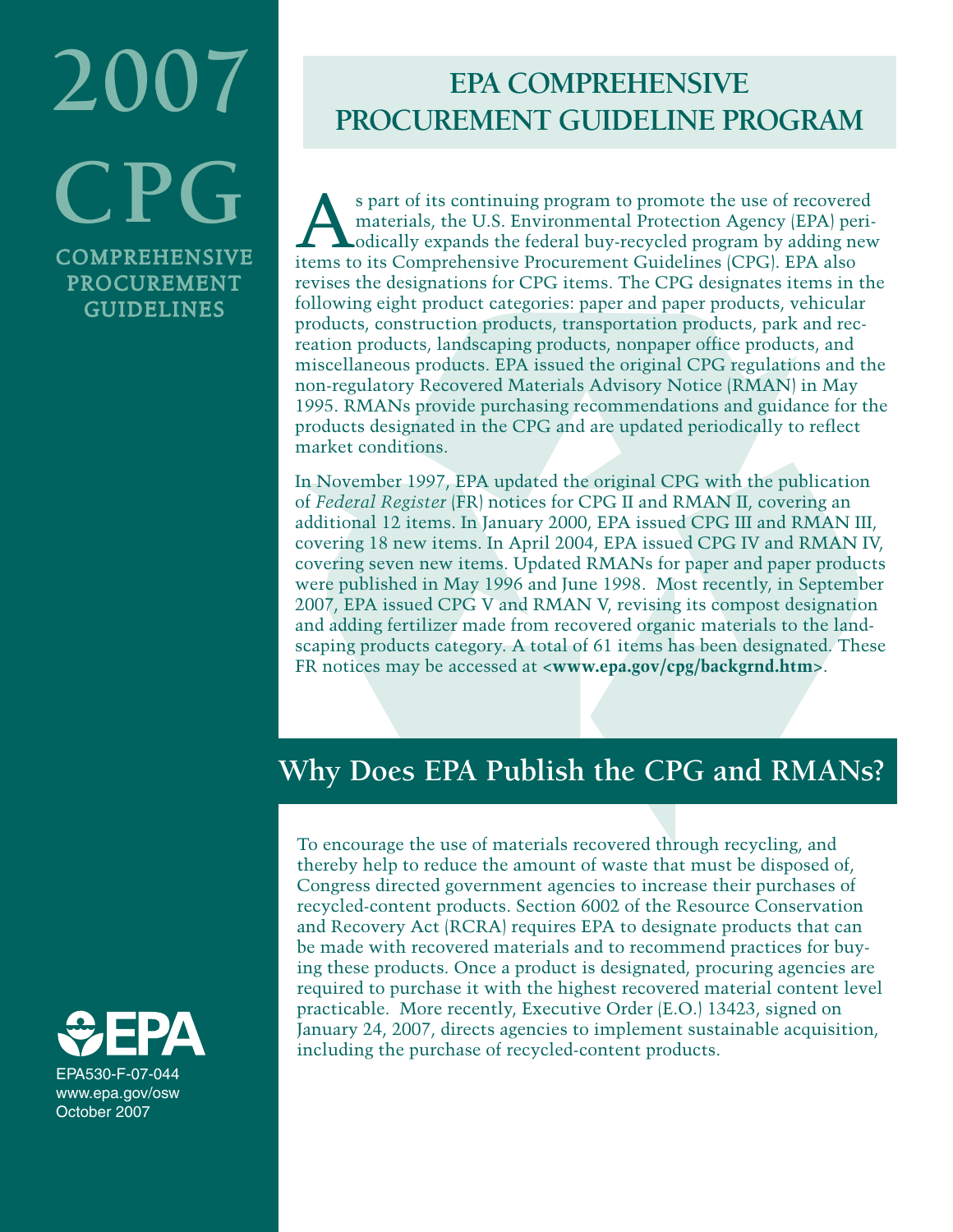# **Who Is Required to Buy Recycled Products?**

Under RCRA section 6002 (a), the requirement to purchase an EPA-designated product containing recovered materials applies to "procuring agencies" that spend more than \$10,000 a year on that item. Procuring agencies include all federal agencies, and any state or local agency or government contractor that uses appropriated federal funds. For example, if a county agency spends more than \$10,000 a year on an EPA-designated item, and part of that money is from appropriated federal funds, then the agency must purchase that item made from recovered materials.

The requirement to purchase EPA-designated products applies regardless of the acquisition mechanism used (e.g., it applies to simplified acquisitions or purchases made with government purchase cards). It also applies to the purchase of services in which the EPA-designated products could be supplied or used.

# **CPG Categories and Designated Items**

### **(Items in italics were designated in CPG V)**

#### **Paper and Paper Products**

#### **Vehicular Products**

Engine Coolants Rebuilt Vehicular Parts Re-refined Lubricating Oils Retread Tires

#### **Construction Products**

Building Insulation Products Carpet Cushion Cement and Concrete Containing Coal Fly Ash, Ground Granulated Blast Furnace Slag, Cenospheres, or Silica Fume Consolidated and Reprocessed Latex Paint Floor Tiles Flowable Fill Laminated Paperboard Modular Threshold Ramps Nonpressure Pipe Patio Blocks Polyester Carpet Railroad Grade Crossing Surfaces Roofing Materials Shower and Restroom Dividers and Partitions Structural Fiberboard

#### **Transportation Products**

**Channelizers Delineators** Flexible Delineators Parking Stops Traffic Barricades Traffic Cones

#### **Park and Recreation Products** Park Benches and Picnic Tables Plastic Fencing Playground Equipment

Playground Surfaces Running Tracks

#### **Landscaping Products**

*Compost Made From Recovered Organic Materials Fertilizer Made From Recovered Organic Materials* Garden and Soaker Hoses Hydraulic Mulch Lawn and Garden Edging Plastic Lumber Landscaping Timbers and Posts

#### **Nonpaper Office Products**

Binders (plastic covered, chipboard, and pressboard) Office Furniture Office Recycling Containers Office Waste Receptacles Plastic Binders Plastic Clipboards Plastic Clip Portfolios Plastic Desktop Accessories Plastic Envelopes Plastic File Folders Plastic Presentation Folders Plastic Trash Bags Printer Ribbons Toner Cartridges

#### **Miscellaneous Products**

Awards and Plaques Bike Racks Blasting Grit Industrial Drums Manual-grade Strapping **Mats Pallets Signage Sorbents**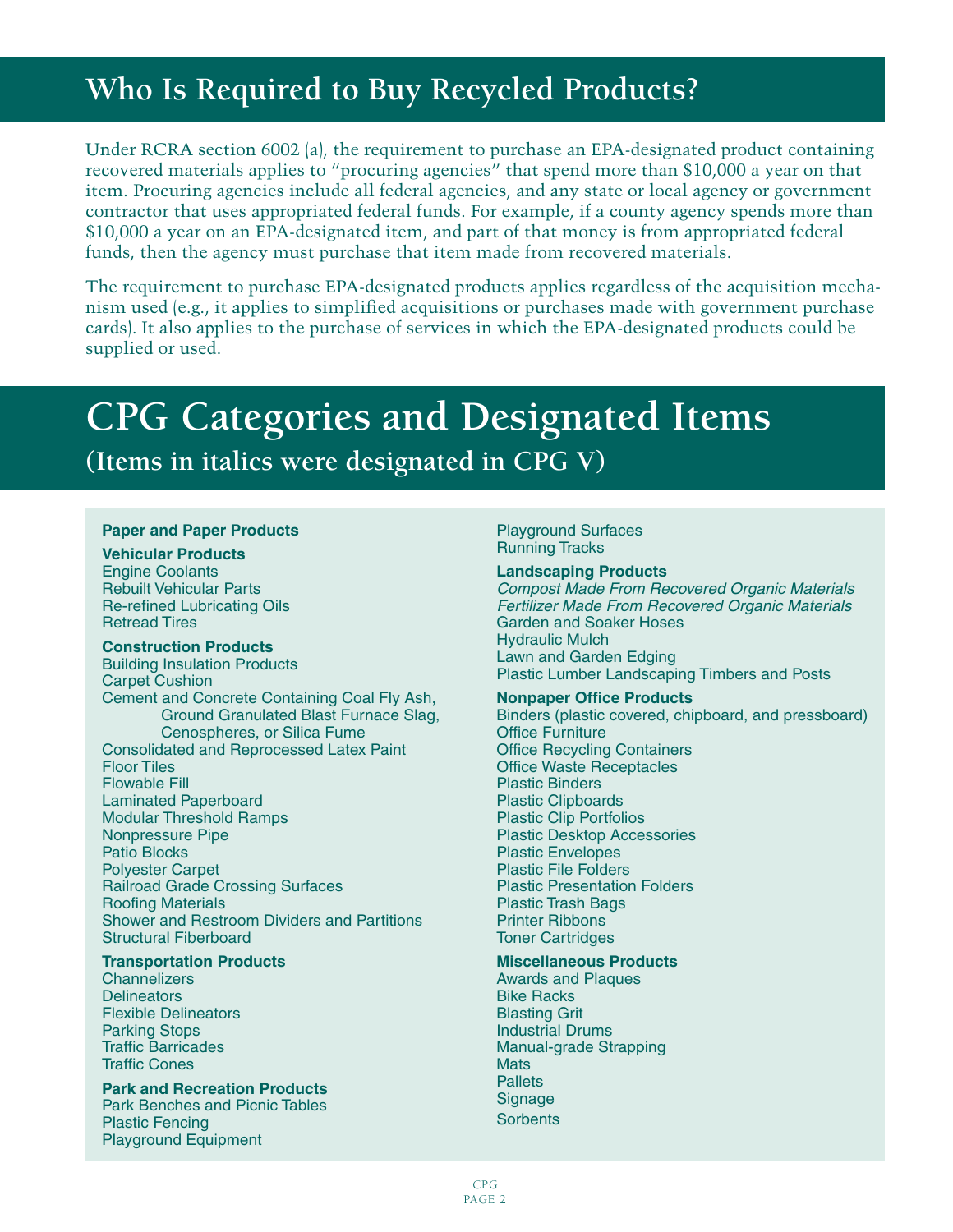# **Affirmative Procurement Program – RCRA section 6002 (i)**

*Affirmative procurement*—or buying recycled—is an agency's strategy for maximizing its purchases of EPA-designated items. The affirmative procurement program also should ensure that designated items purchased are composed of as much recovered materials as possible. Programs should be flexible enough to incorporate newly designated items, and must consist of the following components:

- A recovered materials preference program. •
- An agency promotion program. •
- Procedures for obtaining estimates and certifications of recovered materials content and, where appropriate, reasonably verifying those estimates and certifications.\* •
- A program to monitor and annually review the effectiveness of the affirmative procurement program. •

Additionally, within 1 year following EPA designation of an item, procuring agencies must revise their specifications to require the use of recovered materials to the maximum extent possible without jeopardizing the intended end use of the item.

# **Green Purchasing Program**

**Green Purchasing Program (GPP)**: Under E.O. 13243, agencies are required to develop and implement comprehensive green purchasing plans for purchasing green products and services, including the EPA-designated recycled-content products. A GPP is an agency's strategy for maximizing its purchases of green products and services, including EPA-designated items. The plan should be developed in a manner that ensures that green products and services are purchased to the maximum extent practicable consistent with federal procurement law.

Several statutes address elements of the federal green purchasing program, including RCRA, the Farm Security and Rural Investment Act of 2002 (FS-RIA), and the Energy Policy Act of 1992 and 2002 (EPAct). Rather than addressing these requirements separately, the Office of Management and Budget and the Office of the Federal Environmental Executive (OFEE) require agencies to develop a comprehensive GPP to address acquisition of products and services. The Office of Federal Procurement Policy, OFEE, and EPA believe that developing a single GPP will substantially reduce procuring agencies' administrative burdens under RCRA, FSRIA, and EPAct that result from item designations. In addition, CPG background documents and supporting analyses to each CPG update include detailed guidance on establishing affirmative procurement programs. See page 6 for information on accessing these and other helpful resources.

<sup>\*</sup> The Federal Acquisition Regulation (FAR) requires standard contract language to obtain estimates, certifications, and verifications of recovered materials content of products provided under a contract. See page 5 of this guide for more information on the FAR.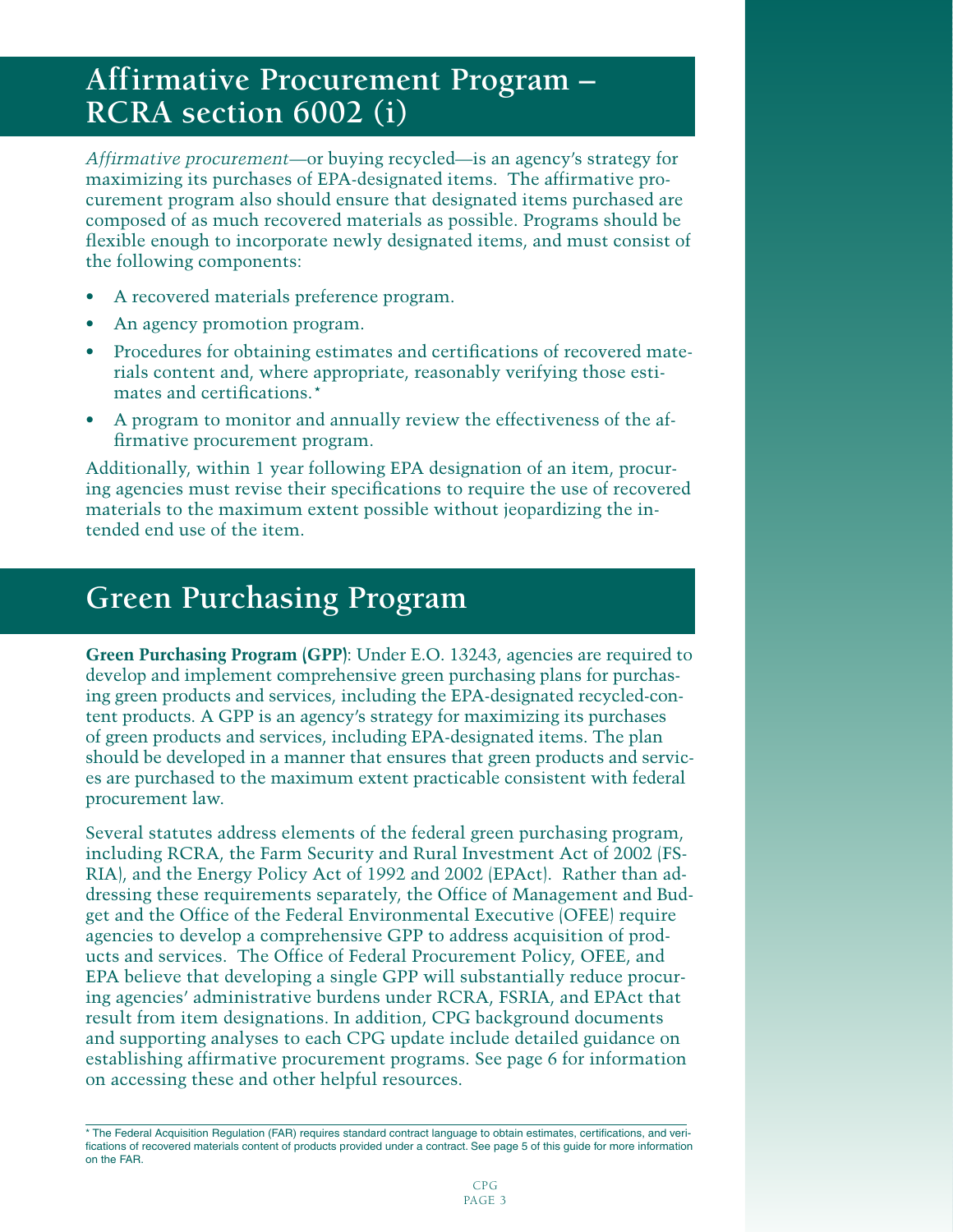A *preference program* is the system by which an agency implements its stated preference for purchasing products containing recovered materials. RCRA identifies three options for preference programs:

- **Minimum Content Standards** specify the minimum amount of recovered materials that designated items should contain. EPA recommends ranges of recovered materials content that are currently available, and procuring agencies should establish their own standards based on these ranges. **•**
- **Case-by-Case Policy Development** is used when a procuring agency determines that minimum content standards are inappropriate for a specific procurement action. This option allows the procuring agency to establish a separate recovered materials content requirement for the specific procurement action, while still enabling the agency to procure the designated product with the highest amount of recovered materials practicable. **•**
- **Substantially Equivalent Approaches**, such as establishing service contracts for product remanufacturing, are used when minimum content standards are inappropriate. For example, procuring agencies may establish service contracts for remanufacturing toner cartridges. **•**

## **Promotion Program**

Agencies must actively advertise their desire to buy recycled-content products, both within their organizations and to product vendors. Internal promotion usually is a broad-based employee education and outreach program that affirms an agency's procurement policy through advertising, workshops, agency newsletters, and technical and staff manuals. Examples of external promotion to suppliers include: publishing articles in trade journals; participating in vendor shows or trade fairs; placing statements in bid solicitations; discussing an agency's procurement policy at bidders' conferences; and using agency contract forecasts and FedBizOps synopses to alert contractors to recycled-content product requirements.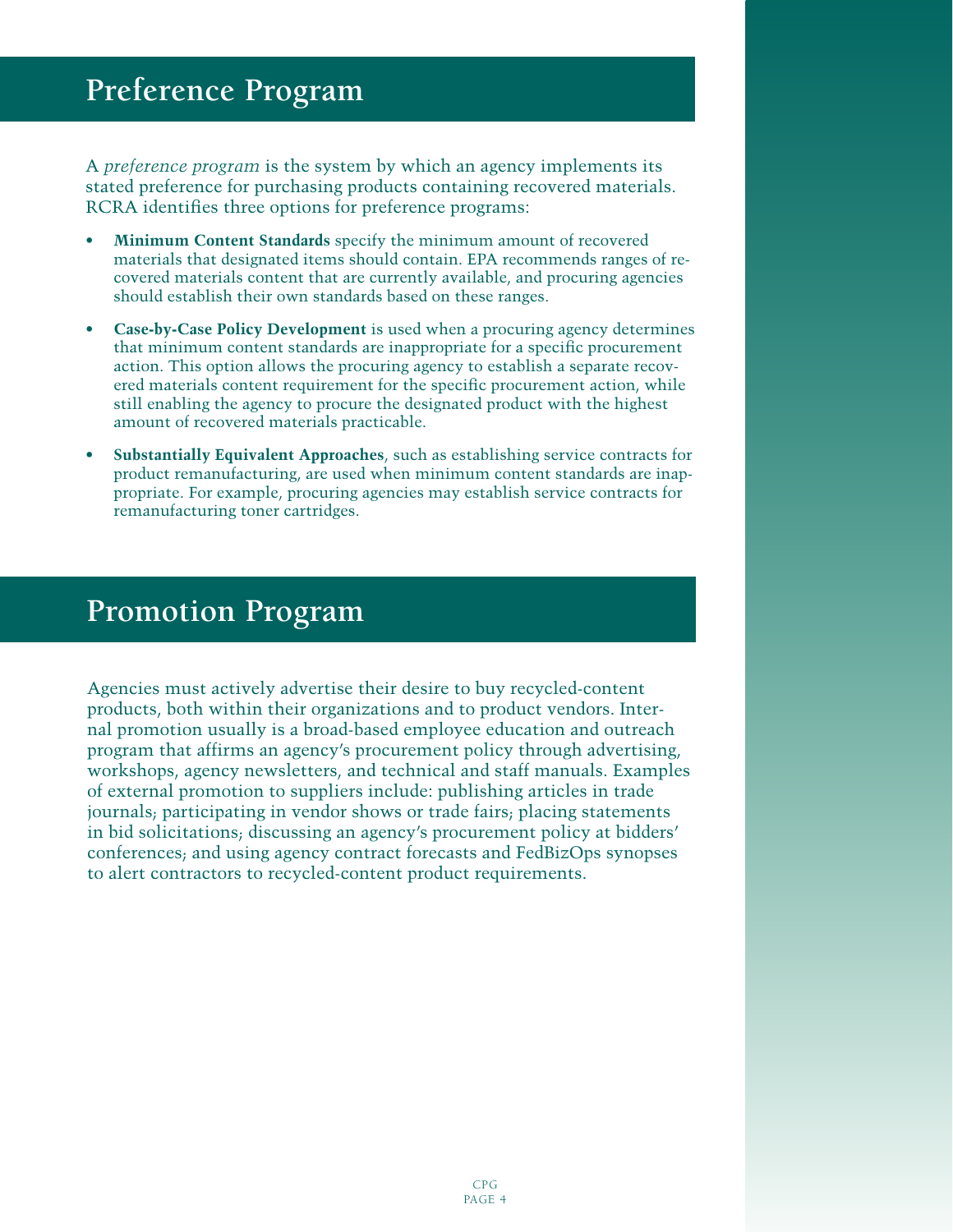### **What Are the Estimation, Certification, Verification, and Monitoring?**

Agencies should use standard contract provisions to estimate, certify, and, where appropriate, reasonably verify the recovered materials content in a product procured by an agency. Programs also must be monitored and tracked to ensure that they are fulfilling their requirements to purchase items composed of recovered materials. The E.O. 13423 implementing instructions require agencies to report compliance annually to the Federal Environmental Executive (FEE).

### **May an Agency Purchase CPG Items That Do Not Contain Recovered Materials?**

Agencies may elect not to purchase designated items containing recovered materials when the cost is unreasonable, inadequate competition exists, items are not available within a reasonable period of time, or items do not meet reasonable performance specifications.

### **Does the FAR Address Purchasing of Products Designated in the CPG?**

Under RCRA section 6002, purchasing of EPA-designated items must be consistent with other federal procurement requirements. The FAR is the primary regulation used by federal executive agencies in their acquisition of supplies and services. On August 22, 1997, a final rule was published in the FR (62 FR 44809) amending the FAR to reflect the federal government's preference for the acquisition of recycled-content, energy-efficient, biobased, and environmentally preferable products and services and to incorporate the requirements of RCRA section 6002. These FAR revisions included solicitation provisions, clauses for obtaining certifications and estimates of recovered materials content from contractors, and a requirement that agencies establish an affirmative procurement program for EPA-designated items. Further FAR revisions are pending, including a revision clarifying that the requirements to purchase EPA-designated items apply to services contracts and construction contracts. The FAR can be accessed electronically at **<www.acqnet.gov>**; then select the section that includes Part 23 or **<www.acqnet.gov/far/index.html>**.

### **What Is the Difference Between Items Designated in the CPG and Environmentally Preferable Products?**

All CPG products are required to have recovered-content material. Recovered-content material is one of a number of environmentally preferable attributes products may have. E.O. 13423 directs agencies to purchase a range of green products and services, including recycled-content products and environmentally preferable products and services. Environmentally preferable is defined in the March 28, 2007 E.O. 13423 Implementing Instructions as products or services "that have a lesser or reduced effect on human health and the environment when compared with competing products or services that serve the same purpose." The criteria for environmentally preferable products include multiple attributes such as energy use; conservation of resources; impacts on air, water, and land; and use of toxic or hazardous constituents. While all recycled-content products are green products, they might not be as environmentally preferable as others in a given situation where an agency has a functional need emphasizing a different energy or environmental attribute, such as no volatile organic compound content. However, recovered-content products can have additional environmentally preferable attributes.